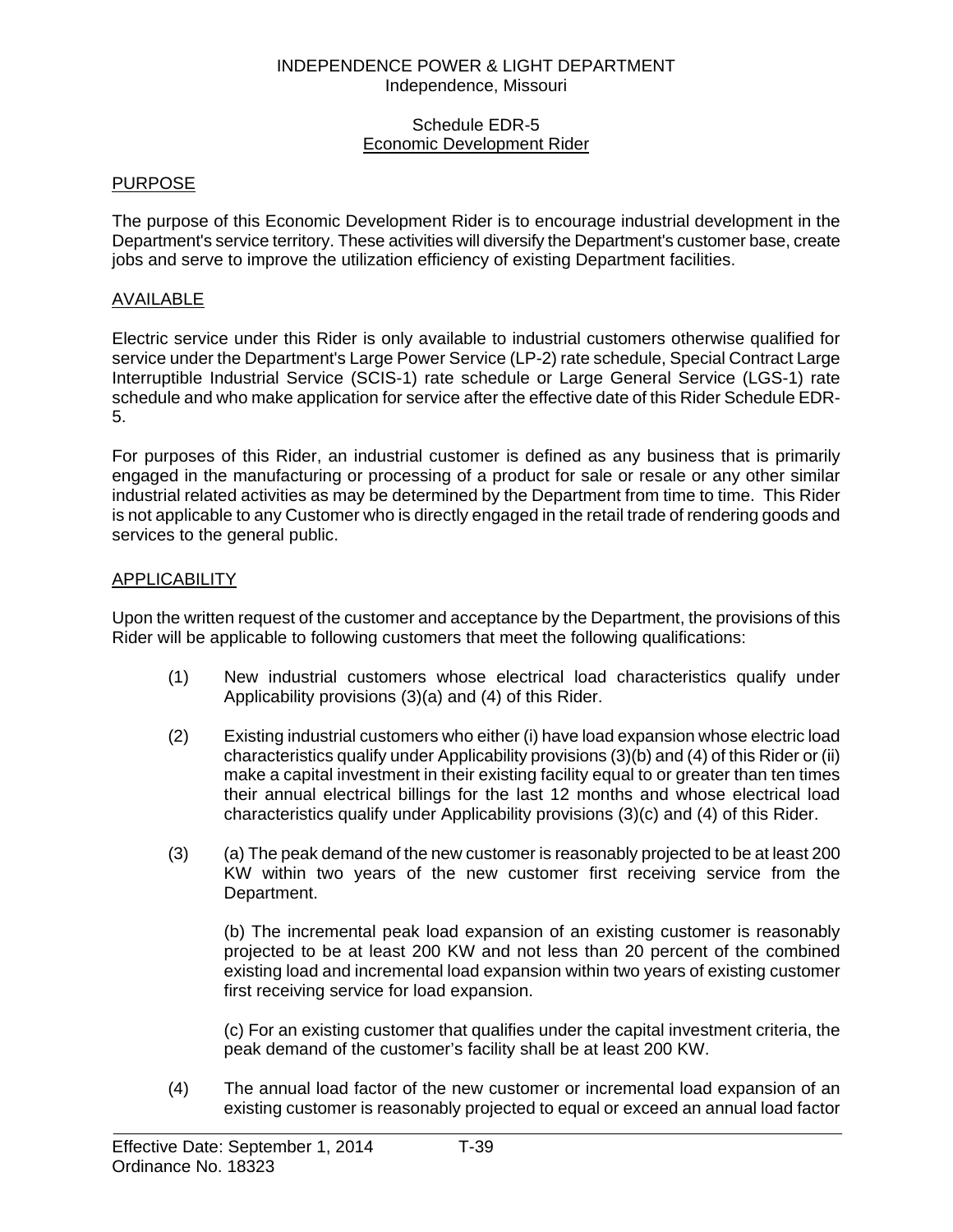### Schedule EDR-5 Economic Development Rider (Continued)

of 50% within two years of the new customer or incremental load expansion first receiving service from the Department. For an existing customer that qualifies under the capital investment criteria, the customer annual load factor shall equal or exceed 50%. The annual customer load factor shall be determined using the following relationship:

Annual Energy (KWH) of the customer or load expansion DIVIDED BY 8760 (Hours in year) DIVIDED BY Customer Demand or Incremental Customer Demand Load Expansion, Coincident with Department's Peak Demand.

- (5) If as determined by the Department, the actual new customer load or existing customer incremental expansion load fails to qualify under the terms of Applicability Provisions (3) and (4) at the end of the two-year projection period starting with the first month's application of the Incentive Discount Provisions, the Department shall terminate the further application of the Incentive Discount Provisions for the remaining years of the discount period.
- (6) Unless otherwise expressed in writing, the Customer agrees that the Department shall be the sole source of electricity used at the facility and to purchase, during the five-year term of the Agreement, all of its electric power requirements from the Department.
- (7) The base or existing demand of an existing customer load will be based on the average of the two highest monthly metered peak loads established during the most recent 24-month period prior to load expansion. The percent load expansion will be determined by dividing the projected incremental load expansion by the sum of the base demand (prior to load expansion) and the incremental load expansion.
- (8) If incremental load expansion of an existing customer is separately metered (at the Customer's option with Department Agreement) then the separately metered incremental load expansion will be treated as a new customer for the purpose of administering the provisions of this Rider, including applicable billing provisions.

Written requests for service under this Rider shall be accompanied by sufficiently detailed information to enable the Department to determine whether the new customer or incremental load expansion or the amount of capital investment meet the above criteria including items (1), (2), (3), (4), (7) and (8). All written requests for service under this Rider will be considered by the Department; however, requests which do not conform to the purpose and availability of this Rider, as stated above, will not be approved.

# INCENTIVE DISCOUNT PROVISIONS

The billed amounts under this Rider shall be determined by reducing otherwise applicable billing charges, including fuel adjustment, associated with the applicable rate schedule, by the following percentage amounts: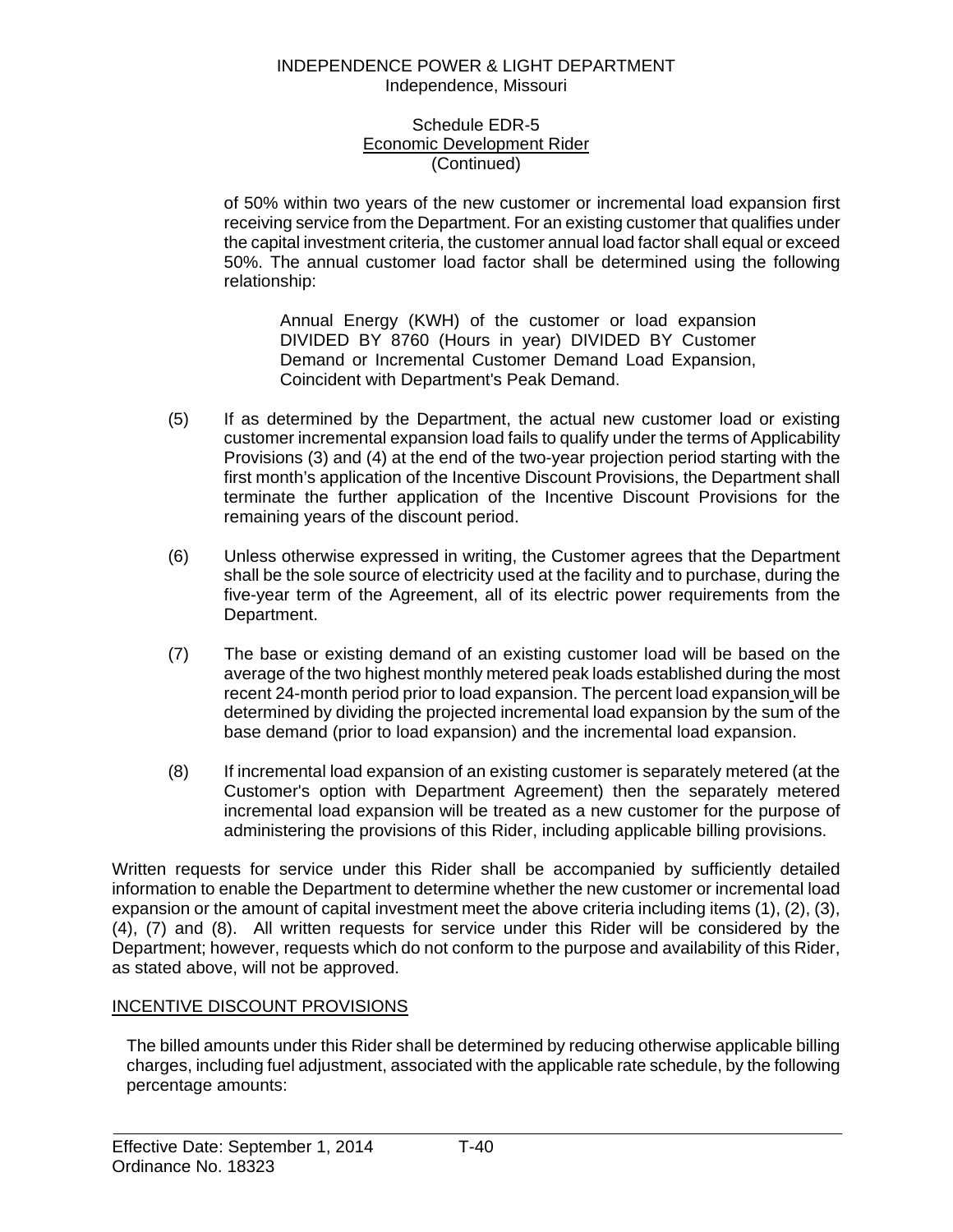## Schedule EDR-5 Economic Development Rider (Continued)

|                                    | Schedule A<br>Discount | Schedule B<br><b>Discount</b> |
|------------------------------------|------------------------|-------------------------------|
| <b>First Contract Year</b>         | 35.0%                  | 14.0%                         |
| Second Contract Year               | 30.0%                  | 12.0%                         |
| <b>Third Contract Year</b>         | 25.0%                  | 10.0%                         |
| <b>Fourth Contract Year</b>        | 20.0%                  | 8.0%                          |
| <b>Fifth Contract Year</b>         | 10.0%                  | 4.0%                          |
| Sixth Contract Year and thereafter | $0.0\%$                | 0.0%                          |

Schedule A Discount applies to (i) the entire load for new customers; (ii) the entire load for existing customers that qualify under the capital investment criteria; and (iii) for the expanded load of existing customers that qualify under the load expansion criteria and have a separate meter for the expansion load (discount applies only to the separate meter for the load expansion).

Schedule B Discount applies to existing customers that qualify under the load expansion criteria and the existing customer's entire load (existing load plus expansion load) is metered with a single meter.

All other billing, operational and related provisions of the aforementioned rate schedule shall remain in effect.